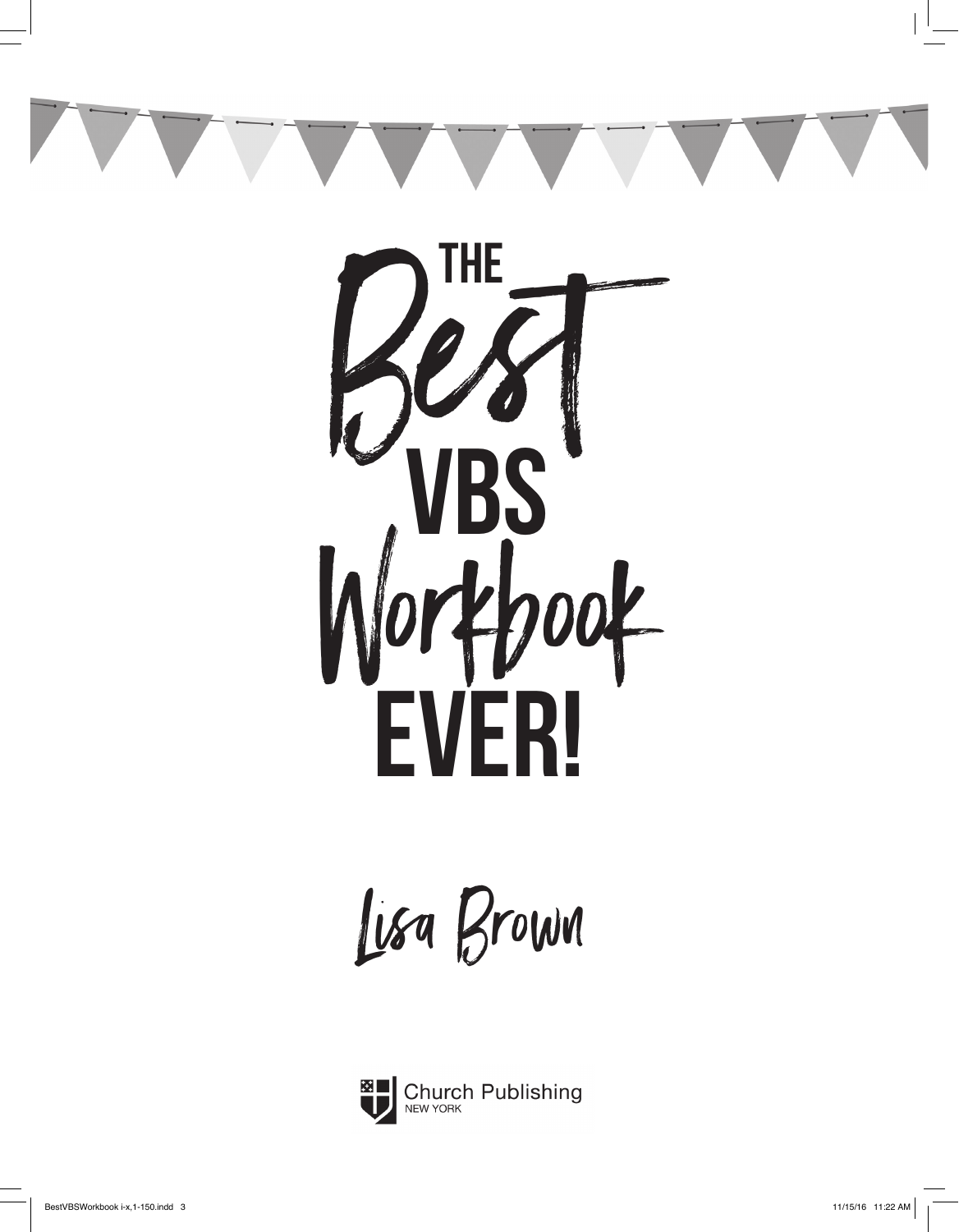Contents }}}}}}}}}}}}}}

#### **Introduction** ix

Part One The Vision E

| <b>CHAPTER 1: The First Decision</b>     |    |
|------------------------------------------|----|
| <b>CHAPTER 2: Know Your Congregation</b> |    |
| <b>CHAPTER 3: Know Your Audience</b>     | 11 |
| <b>CHAPTER 4: Know Your Goals</b>        | 13 |
| <b>CHAPTER 5: Know Your Theme</b>        |    |

Part Two Executing the Vision  $\bigoplus$ 

| <b>CHAPTER 6: Planning and Logistics</b>                             | 24 |
|----------------------------------------------------------------------|----|
| <b>CHAPTER 7: Getting The Word Out</b>                               | 27 |
| <b>CHAPTER 8: Planning a Budget</b>                                  | 32 |
| <b>CHAPTER 9: Registration Goals for</b><br><b>Campers and Staff</b> | 38 |
| <b>CHAPTER 10: Building a Staff</b>                                  | 43 |
| <b>CHAPTER 11:</b> Sign 'Em Up! Getting<br>Children Registered       | 45 |

**PART THRE** Luring Into the Vision  $%$ 

| <b>CHAPTER 12: Bringing Your Theme to Life</b>                               | 50 |
|------------------------------------------------------------------------------|----|
| <b>CHAPTER 13: The Opening Gathering</b>                                     | 52 |
| <b>CHAPTER 14: Young Children and</b><br><b>Their Needs</b>                  | 54 |
| <b>CHAPTER 15: Choosing Bible Stories and</b><br><b>Scripture Activities</b> | 55 |
| <b>CHAPTER 16: Music Activities</b>                                          | 58 |
| <b>CHAPTER 17: Arts and Crafts Activities</b>                                | 62 |
| <b>CHAPTER 18: Prayer, Worship, and</b><br><b>Sacred Spaces</b>              | 68 |
| <b>CHAPTER 19: Performing Arts</b>                                           | 70 |
| <b>CHAPTER 20: Games</b>                                                     | 73 |
| <b>CHAPTER 21: Snacks and Cooking Activities</b>                             | 77 |
| <b>CHAPTER 22: Non-Craft Projects and</b><br><b>Activities</b>               | 84 |
| <b>CHAPTER 23: Maker Movement Projects</b>                                   | 87 |
| <b>CHAPTER 24: Decorations and Sets</b>                                      | 90 |
| <b>CHAPTER 25: T-Shirts and Other Swag</b>                                   | 95 |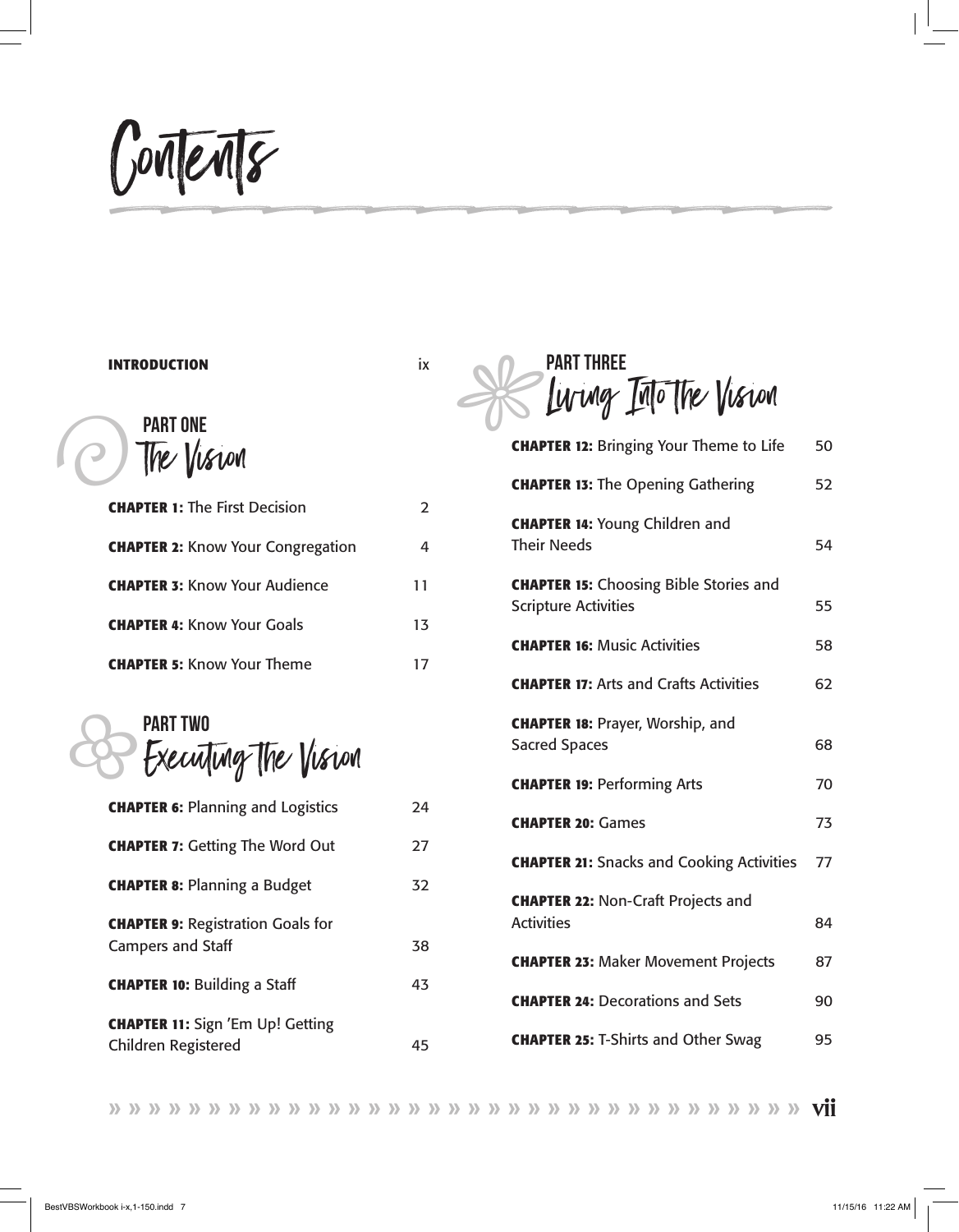

| <b>CHAPTER 26: Building a Schedule</b>                                   | 100 |
|--------------------------------------------------------------------------|-----|
| <b>CHAPTER 27: Your Staff</b>                                            | 106 |
| <b>CHAPTER 28: Staff Training and</b><br>Certification                   | 113 |
| <b>CHAPTER 29: Emergency Preparedness</b>                                | 126 |
| <b>CHAPTER 30: Off-Site and Transportation</b><br><b>Safety Training</b> | 129 |
| <b>CHAPTER 31: VBS: A Typical Day</b>                                    | 134 |
| <b>CHAPTER 32: Continuing the Relationship</b>                           | 136 |
| <b>CONCLUSION</b>                                                        | 139 |



| <b>APPENDIX A: A Suggested Planning and</b><br><b>Publicity Schedule</b> | 142 |
|--------------------------------------------------------------------------|-----|
| <b>APPENDIX B:</b> You'll Know the Right Theme<br>When It Happens        | 145 |
| <b>APPENDIX C: Building Sets and Decoration</b><br>Ideas                 | 147 |
| <b>APPENDIX D:</b> Safeguards for Children<br>and Youth                  | 149 |

viii » » » » » » » » » » » » » » » » » » » » » » » » » » » » » » » » » » »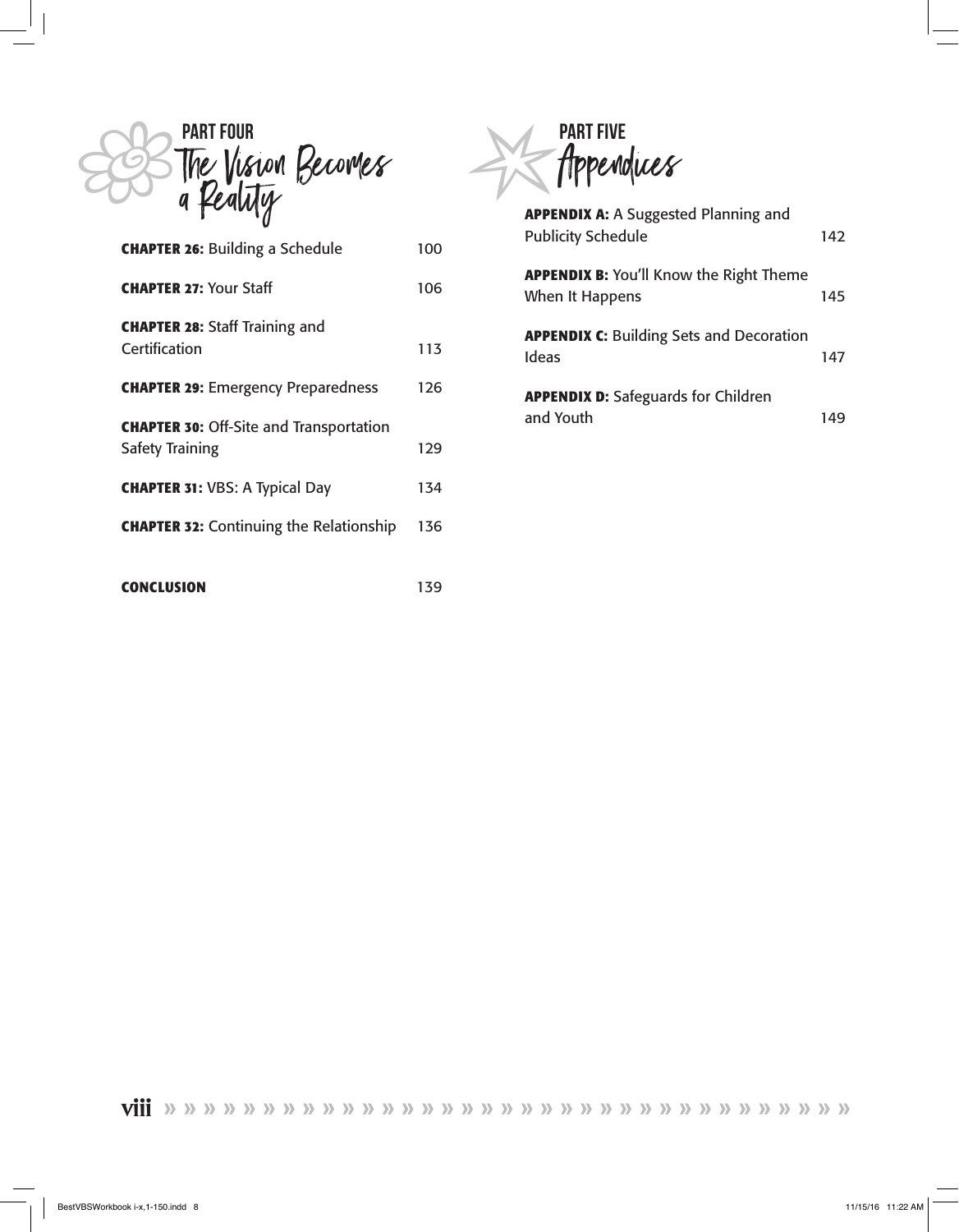Introduction }}}}}}}}}}}}}}

WEITHER YOU CALL IT VACATION<br>Bible School, Vacation Bible Camp, Summer<br>Fun Day on Sunday, or something else, summer faith formation is an integral part of Christian edu Bible School, Vacation Bible Camp, Summer Fun Day on Sunday, or something else, summer faith formation is an integral part of Christian education. It is an opportunity: not just to help your young congregants deepen their faith, but to connect your church with the wider community. Perhaps you want to enrich the faith formation that takes place in your Sunday school classrooms during the program year. Maybe you want to grow your congregation by attracting neighborhood children (and their parents). You may desire to serve your neighbors, providing safe, structured summer programming to those who might not have it otherwise. Or perhaps you never thought about why you do VBS. The responsibility for VBS could have fallen in your lap because it's simply what your church has always done and you're the one to do it. Whatever the motivation, VBS is a time-honored tradition of fun, faith, and fellowship. It's also a lot of work!

This workbook is a hands-on, practical guide to help you identify your goals for VBS and then develop and implement the best possible program to meet those goals. I hope you find the book equal parts inspirational (The Vision), informational (Executing the Vision), imaginative (Living Into the Vision), and empowering (The Vision Becomes a Reality). You'll also find a few personal experiences when I think they might serve to illustrate a point.

Whether you create your own curriculum or purchase a ready-made VBS kit, within these pages are ways to help you translate your thoughts, themes, and theories into a reality. Taking into account the needs and resources of your particular congregation, you will discover how to develop a safe and engaging program that builds on your strengths and won't overtax your budget. I hope Vacation Bible School can be a joyful and transformational experience for you, as it has been for me, and for the young people you serve.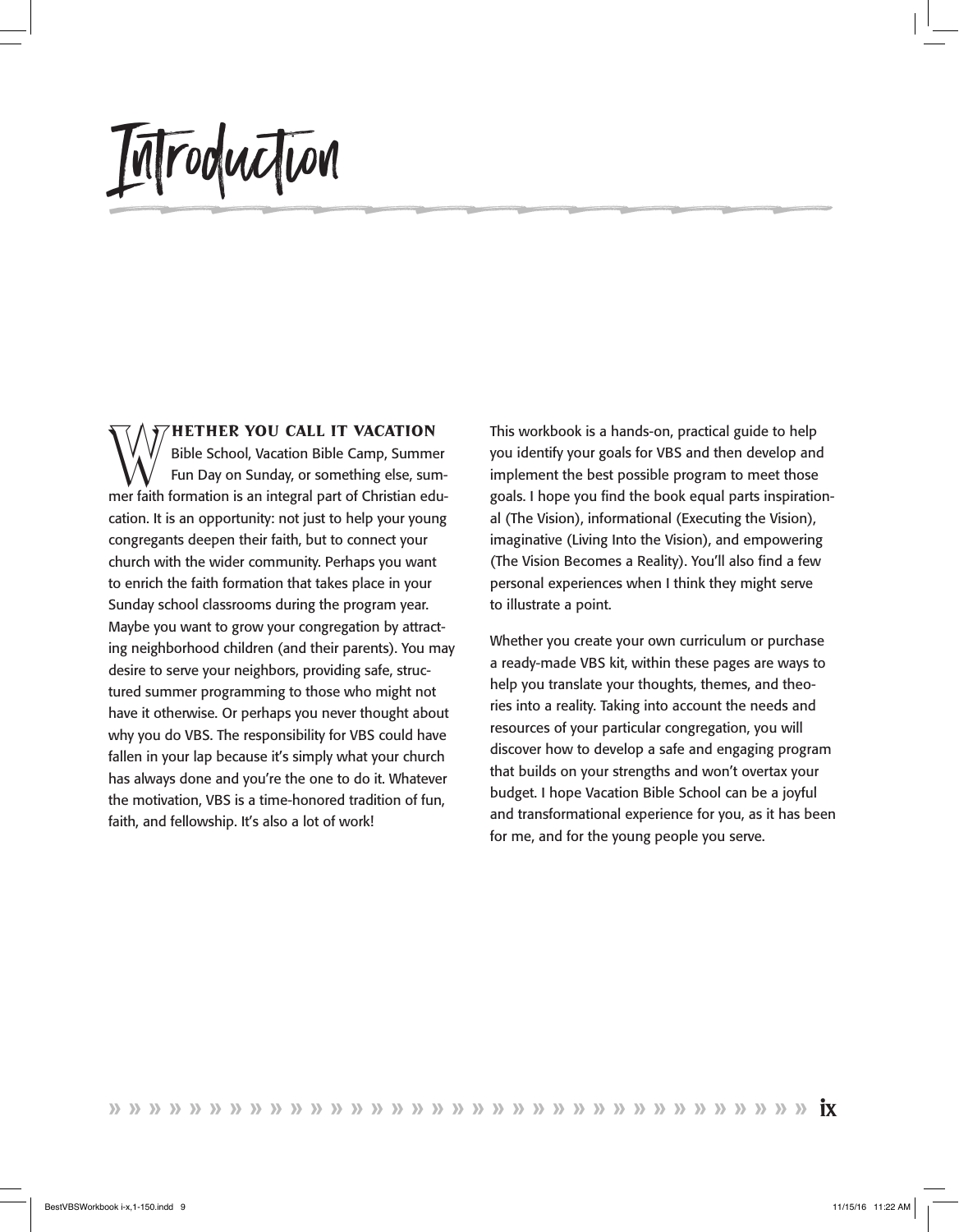# Part One

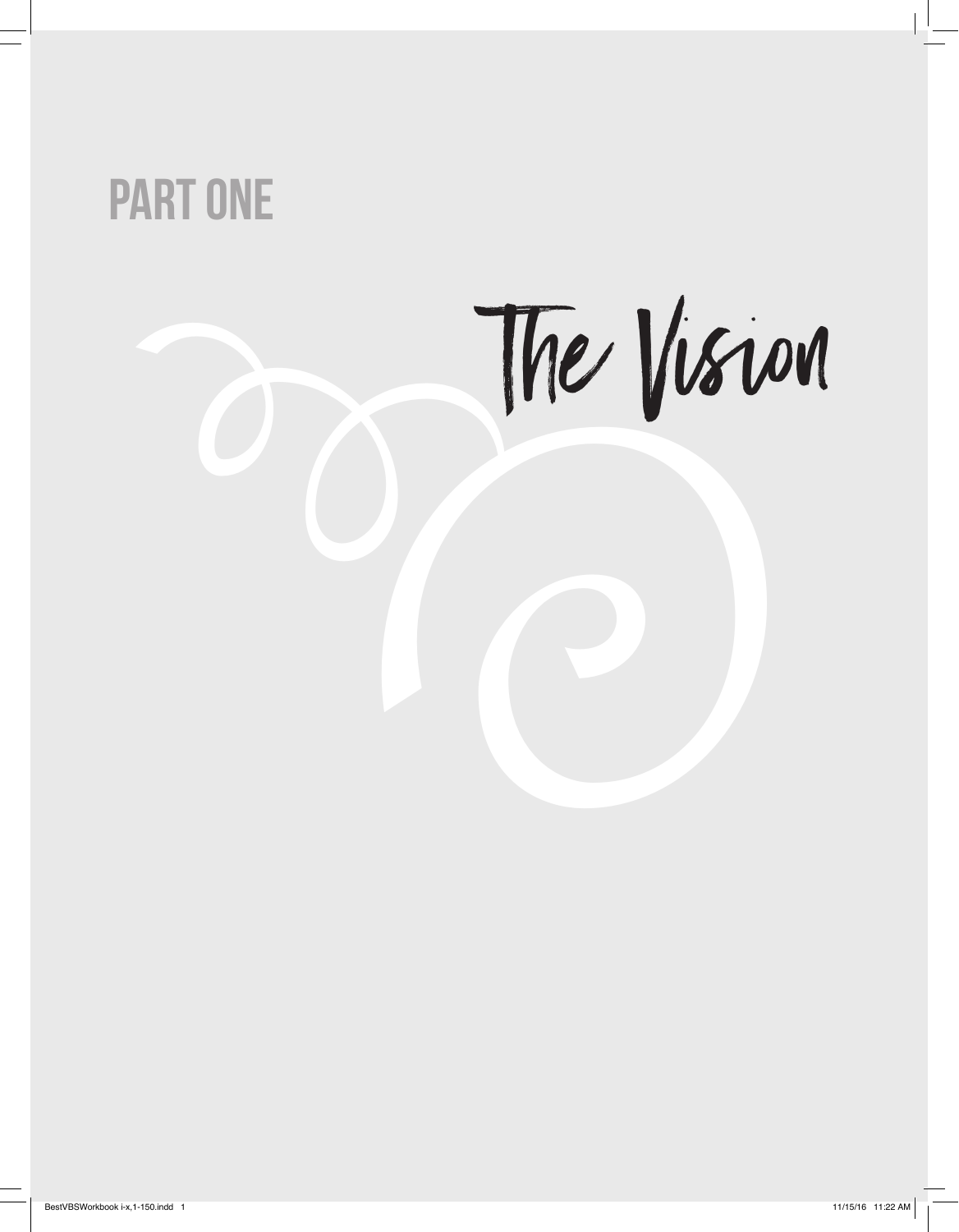## Chapter 1 }}}}}}}}}}}}}}

The First Decision

**ONE OF THE FIRST DECISIONS YOU**<br>will make about VBS is whether to buy a read<br>made program or create your own curriculum<br>ln any case, there are a number of things to conside will make about VBS is whether to buy a readymade program or create your own curriculum. In any case, there are a number of things to consider as you begin your planning.

When you chose a ready-made VBS program, what drives your decision? Cost? Theme? Theology? A quick Internet search will yield dozens of ready-made Vacation Bible School programs, each one more cleverly themed than the next. Professionally produced music, craft kits, colorful signage—they've got it all. Or do they?

In many communities, numerous churches line the main drag that runs through the literal and figurative heart of town. By the first of June, as you drive down that road you will pass Vacation Bible School banners in every churchyard, most reflecting the purchase of a commercially produced VBS program. Do you ever question why a church chose a particular theme? And after you've passed the third sign featuring the same bad Jesus-pun in the title, do you wonder if these churches even considered collaborating or at least making sure there was no duplication in the programs offered? But that's just it—none of these churches are offering anything that could be described as "their program." Each church merely puts its own spin on an out-of-the-box pre-packaged idea. Consider that

in offering a ready-made VBS package, you send the message that your congregation is interchangeable with the one next door or down the block. More subtly, you send the message that children's theological questions can be satisfied with slick, superficial answers. And finally, you send the message that your denomination's theology is identical or interchangeable with every other Christian understanding of God.

IE

There is an alternative to purchasing a ready-made program. If you are uncertain about whether or not it's worth it to invest the time and energy into developing your own VBS curriculum, you might want to consider these three reasons to do so.

#### Reason #1: Your Congregation is Unique

Even within denominations, no two churches are exactly alike. Each church family—like each human family—is unique, with specific strengths, weaknesses, and talents.

Each church facility offers a particular physical space. And each congregation exists in a particular moment in time in the midst of a particular community, facing

2 » » » » » » » » » » » » » » » » » » » » » » » » » » » » » » » » » » » The Vision